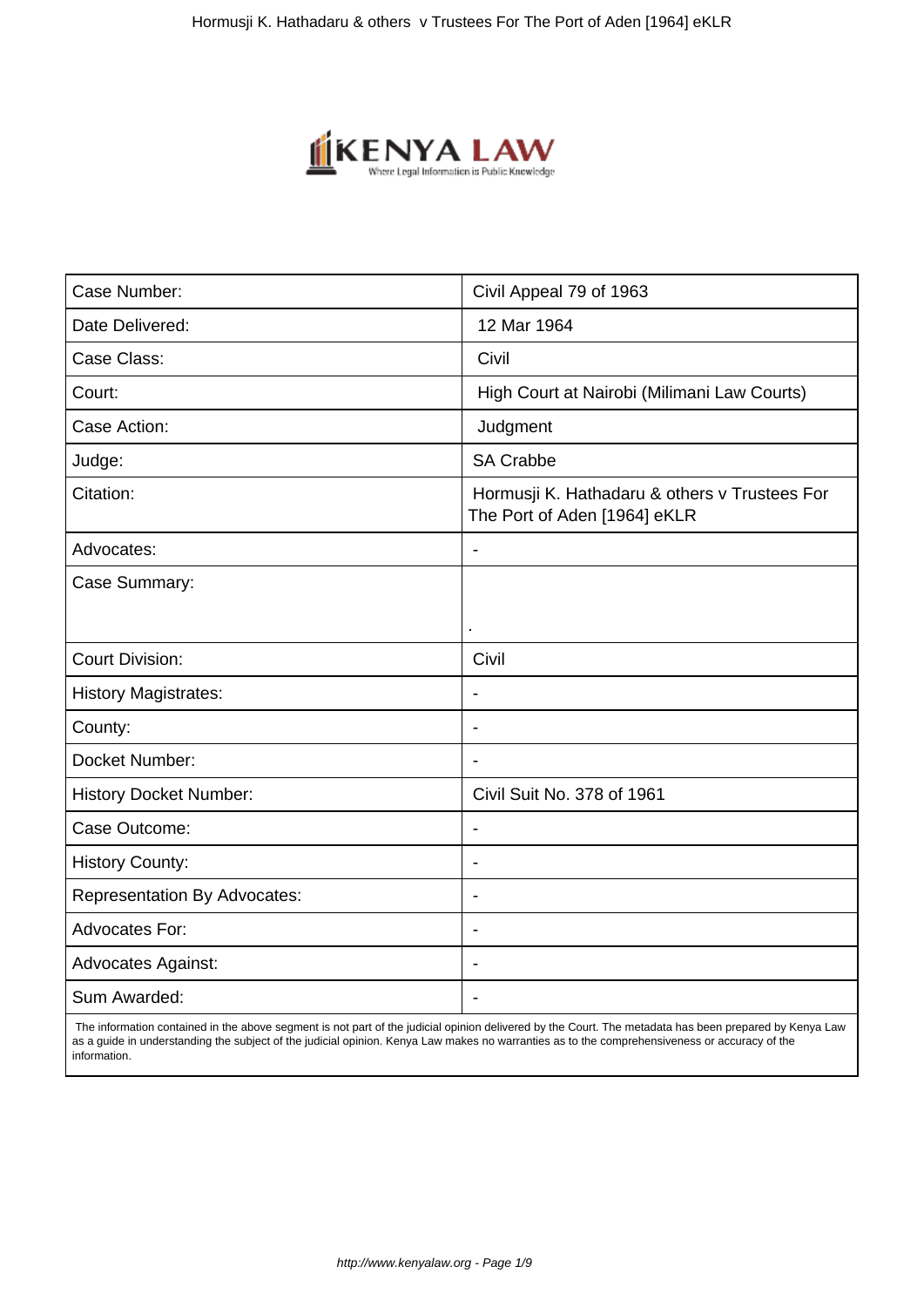# **IN THE COURT OF APPEAL FOR EAST AFRICA**

# **NAIROBI**

# **CIVIL APPEAL 79 OF 1963**

### **HORMUSJI K. HATHADARU & OTHERS.........…………...APPELLANTS**

#### **AND**

### **TRUSTEES FOR THE PORT OF ADEN …………...RESPONDENTS**

# **(Appeal from the Ruling and Order of the Supreme Court, Aden (Goudie,J.) of 3rd June, 1963 in Civil Suit No. 378 of 1961)**

### **JUDGEMENT OF CRABBE. J. A.**

This is an appeal from a ruling of the SupremeCourt, Aden, whereby it was ordered and decreed that theplaintiffs' suit be dismissed with costs amounting toShs 315/- (Shillings'three hundred and fifteen).

On 15th July, 1961 the plaintiffs filed a suitagainst the defendants for an order of specific performance...In their plaint the plaintiffs claimed to be successors intitle of lessees and the defendants the lessors under a leasedated 9th January, 1932.' For the purposes of this appeal Ithink it is necessary to set out in extenso the written statement in the plaint. It reads as follows:

1. By an Indenture dated the 9th day of January,1932, made between the Trustees of the Port ofAden as lessors and Sir Hormusjee Cowasjee Dinshaw,Kt., Kaikobad Hormusjee Cowasjee Dinshaw, SerabjeeCowasjee Dinshaw and Rustomjee Dorabjee Dinshaw aslessees of a plot of land measuring 10800 Squarefeet or thereabouts and situated at Hedjuff wasleased under the Lease No. 3101 (hereinafter referredto as the said lease No. 3101) for 99 years commencingfrom 1st day of April, 1930, on the terms and conditionsmentioned therein for the purpose of accommodation ofcoolies employed in the handling of coal or cargo forships.

2. The said lessees and their successors carried onbusiness inter-alia of Stevedores in partnership inthe name and style of Cowasjee Dinshaw & Bros.

3. By a consent decree dated 22nd April, 1955,passed by the High Court of Judicature at Bombay inCivil Suit No. 1501 of 1949 filed by one of the partnersagainst the other partners (of whom the plaintiffherein was one of them) the said firm of CowasjeeDinshaw & Bros. was dissolved and was wound up as from 31st December, 1954.

4. The plaintiff in thi ssuit purchased the business goodwill and propertiesof the said firm including the properties comprisedin the said Lease No. 3101 .According to the terms of the said lease, buildingswere constructed on the land and were used foraccommodating coolies employed in the handling ofcoal for ships.

5. The Defendants constructed buildings at Maa'laknown as "New Coolie Lines" in or about 1956 andthe defendants compelled the plaintiff to transferthose coolies then in occupation of the buildings onthe plot of land comprised under the said lease 3101to the aforesaid New Coolie Lines.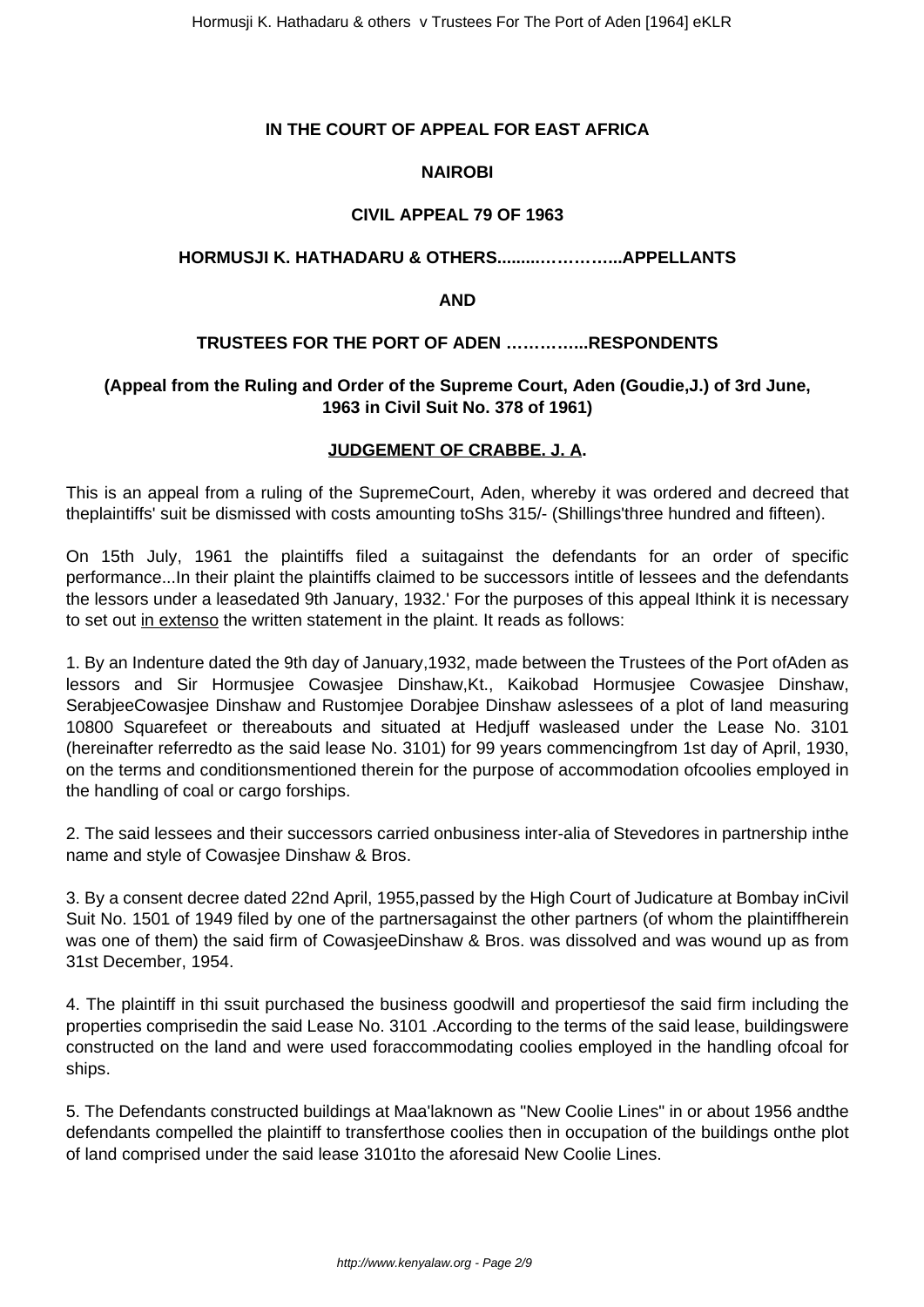7. Since then the plot and the buildings thereoncomprised under the said Lease No. 3101 ceased tobe used for accommodating coolies employed in thehandling of coal or gargo for ships.

8.The paras 1, 2, & 3 of the said Lease No. 3101which are relevant to this suit read as under -

(1) The said plot of land shall be usedonly for purpose of accommodation ofcoolies employed in the handling of coal or cargo for ships.

(2) The lessees in the use of the said plotof land will observe all the Rules forthe time being in force relating to theuse, occupation and transfer of landrelating to the construction and alterationof the buildings and additions to and use of the same in the Settlement ofAden so far as they may be applicablein respect of the purpose for which the said plot of land has been grantedunder the foregoing condition, and theprovision of the said rules shall tosuch extent be deemed to be incorporatedin this lease and to the conditionsthereof.

(5) The only buildings to be erected on thesaid plot shall be coolies quarters inaccordance with the plans submitted to andapproved by the Trustees and also by theExecutive Committee of the Aden Settlementas per their Resolution No. 528 dated 14thNovember, 1930; the buildings of the saidCoolie Quarters shall be completed within1 year from the date of the grant of thislease.

PROVIDED ALWAYS and it is hereby agreed anddeclared as follows:

(a)That the price of land shall be fixedat Rs. 2-8-0- per Square Yard for thepurpose of the grant of indirectcontribution towards the housing schemesof coal and cargo coolies mentionedin clause (l).

(b)That if the said plot of land is notused for the purpose for which it isgranted within one year from the dateof these presents or if at any timeduring the term for which this leaseis granted the said plot of land shallcease to be used for such purpose thenthe Lessees shall upon being called so todo in writing by the Lessors forthwithpurchase the said plot of land at theprice of Rs. 5/- per square yard PROVIDEDthat if the Lessees are unwilling todo this they may refuse but upon suchrefusal this lease shall be deemedimmediately to determine and the landshall be surrendered to the Lessors.

(c)Subject to sub-clause (5)(b) above, ifany of the conditions of this lease notexcepting the provisions of the rulesdeemed to be conditions of this lease asaforesaid shall not be observed then theLessors may after three months writtennotice enter upon the said plot of landfreed from all claims and liabilitiescreated by the Lessees or any personclaiming through them and this leaseshall thereby be determined.

9. According to the para 5(b) (reproduced above) ofthe said Lease No. 3101 the condition precedent wasthat the plot of land comprised thereunder should besold to the Plaintiff as it ceased to be used for thepurposes mentioned therein; and that the Defendantswere bound to call upon the Plaintiff in writing tobuy the said plot of land at the price of Rs. 5/- (equivalent to E. A. Shs. 7.50) per square yardbeing the price agreed in the said lease betweenthe parties thereto.

10. The Plaintiff offered to buy the plot of landunder the said Lease 3101 at the price of Rs. 5/-per square agreed as provided therein and was andis willing and prepared as yet to do so.

11. The Defendants, however, after protractedcorrespondence ending with their letter No. FWD/5/13778dated 27th of March 1961 finally refused to sell at Rs. 5/- per Square yard the plot of land comprisedin the said lease No. 5101 and ceased to be used forthe purpose mentioned in the said lease.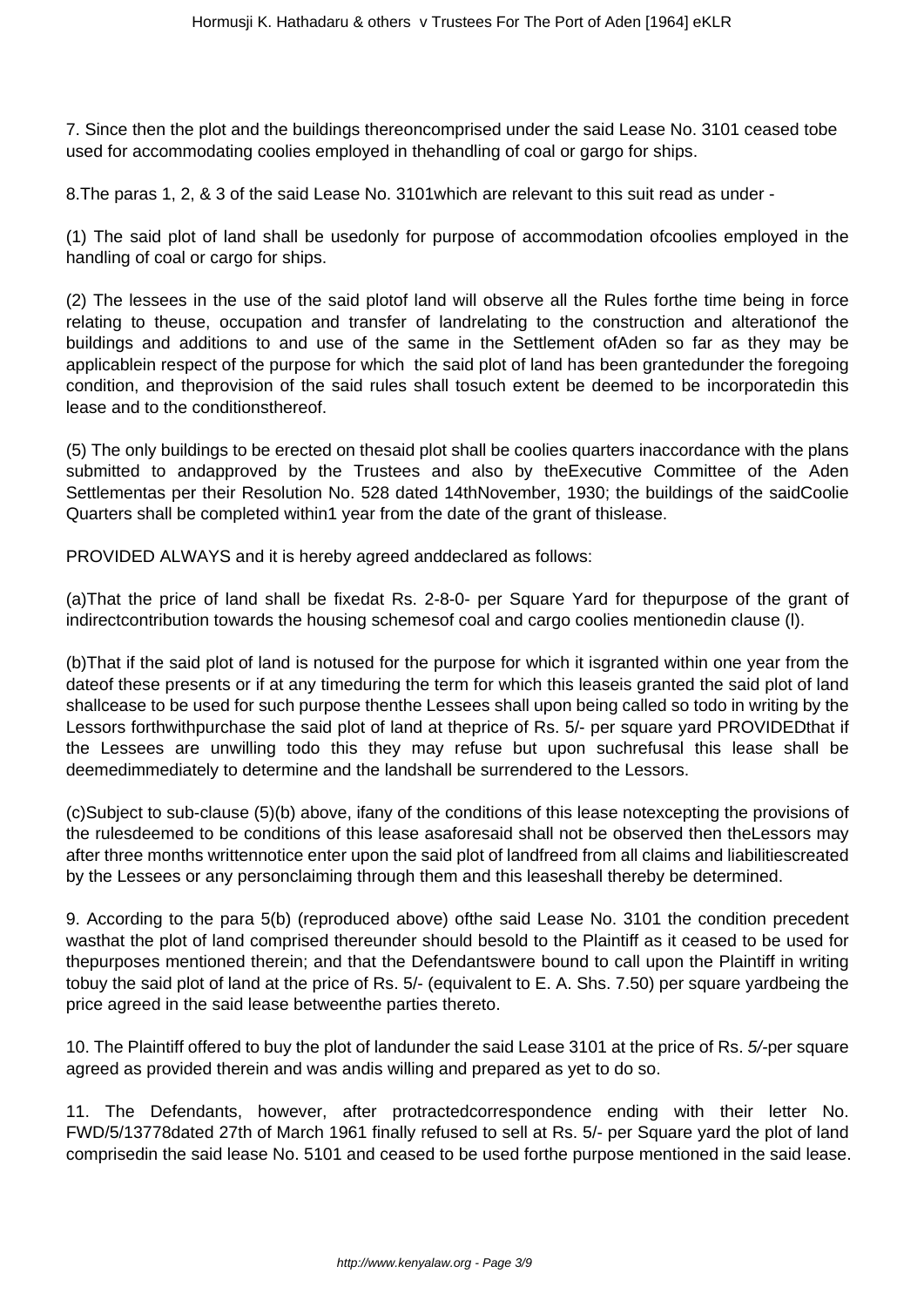12. The Defendants failed to comply with the termsof the said Lease No. 3101 by their refusal to sellthe plot of land thereunder at the price mentioned therein and have thereby committed the Breach thereof.

13. The Plaintiff has applied to the Defendantsspecifically to perform the Agreement made in thesaid Lease No. 3101 (Para 3 (b))on his part but theDefendants have not done so.

14. The Plaintiff has been and still is, ready andwilling specifically to perform the Agreement made inthe said Lease No. 3101 on his part, in that to buythe plot of land demised under the said Lease No. 3101at the agreed price of Rupees Five equivalent to Shs.E. A. 7.50 per Square Yard, of which the Defendantshave had notice.

15. The cause of action arose at Aden on 27th March,1961 when the defendants finally refused to sell atRs. 5/- per Square.Yard.

16. The suit is valued for the purpose of Court Feeand Jurisdiction at E: A Shs. 9,000/- being the amountof consideration at Shs. 7.50 (Rs. 5/-) per Square Yardfor 1200 Square Yards.

The Plaintiff claims:

(a) that the Court will be pleased to orderthe Defendants specifically to performthe Agreement (Para 3(b)) under theLease No. 3101 by selling the land demisedthereunder at E. A. Shs. 7.50 per SquareYard, and to do all acts necessary tocomplete the sale of the said property.

(b) That costs and incidental charges for this suit.

(c) And such other relief as the Court may allowin the circumstances of the case.

(SD) - DINSHAW H.C. DINSHAWPlaintiff.

After service of the plaint on the defendants they filed certain Preliminary Objections together with their written statement of defence. The objections were:

"1. The Plaintiff has got no cause of action.in that the Defendant is not obliged under theterms of the lease or otherwise to make a callupon the Plaintiff as stated in para 9 of the plaint.

2. The Plaintiff's suit is liable to be dismissedwith costs as the Plaint does not contain or plead'plea of material facts sufficient to entitlethe Plaintiff to a judgment for specific performance.The Defendant's powers and duties are laid down by statute, and as such the Defendant has no powerto effect a sale or to give a lease for a periodexceeding 21 years under the terms of Sec. 21 ofthe Port Trust Ordinance.

3. The Plaintiff's claim is barred by Limitation as the Defendant Corporation repudiated the Plaintiff'sclaim in writing by its letter dated 15th January,1958, and previous thereto the Plaintiff was advisedverbally to that effect."

These objections were taken before the suit had proceeded to hearing. It would appear, however, that the first ground was not argued, and in this appeal we ruled that it was not open to counsel for the respondents to argue it here since he must be deemed to have abandoned that ground as a preliminary objection at the court below.

The learned trial judge after hearing arguments upheld the second ground of objection, but he overruled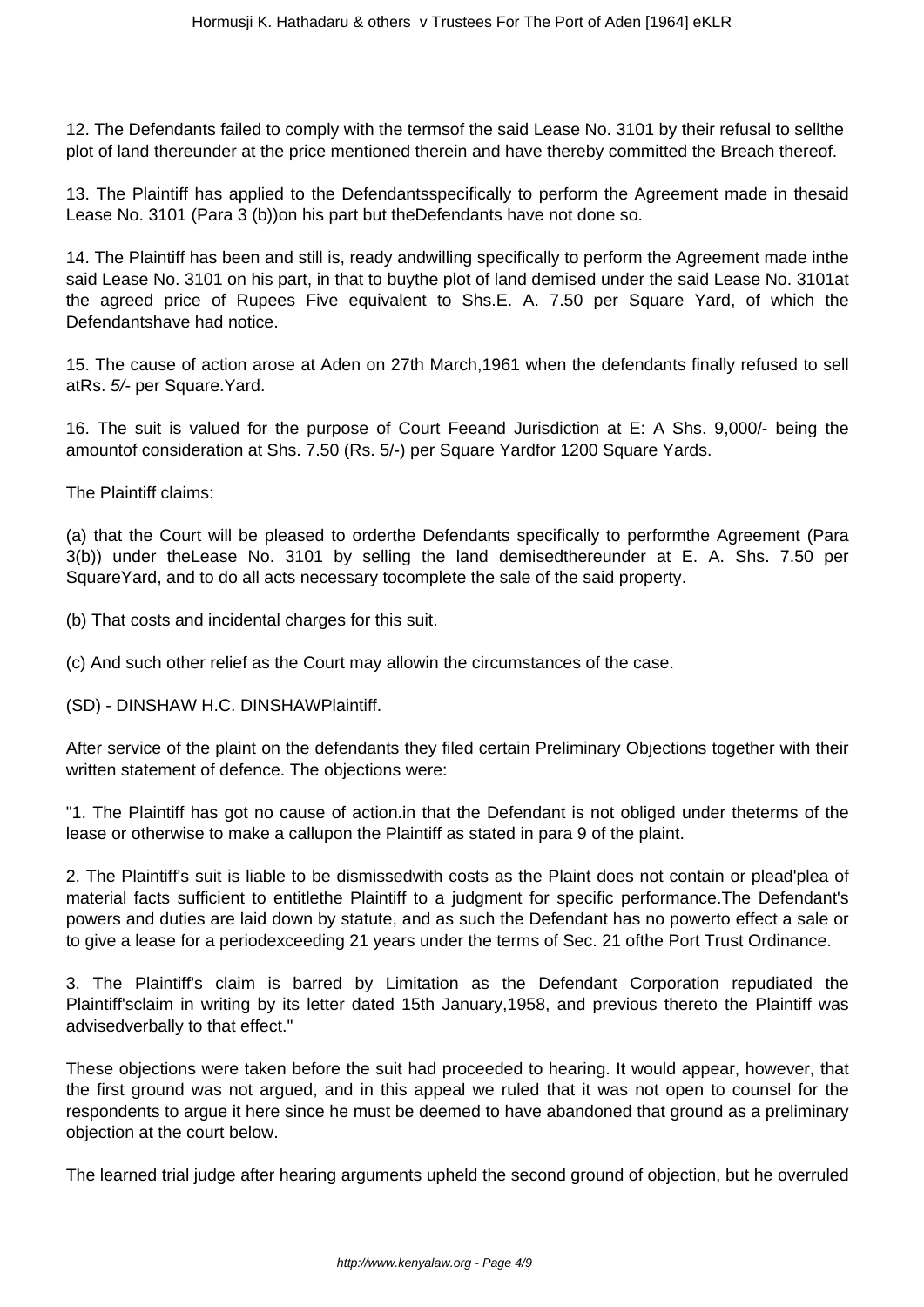the third. The defendants have cross-appealed against the judge's ruling on the third ground and I shall deal with that aspect of the appeal later in this judgment.

The argument put forward by the defendants insupport of the second ground of objection was summarized bythe learned judge thus:

"That in effect the defendants are saying in thisground is that, quite irrespective of the meritsor the equities, this Court could not, even if itwished, grant specific performance because thedefendants have no power to sell without the consentof the Governor. Since they have not shown that theyhave obtained this consent, or that it would be forth-coming, or that it is not necessary a conditionprecedent implied in every suit for specific performance,namely that the onus lies on the plaintiffs to show that the defendants are in a position to grantspecific performance if so ordered has not been complied with."

The core of the defendant's second objection, itseems to me, was that the Governors consent which was a conditioncondition precedent to the enforceability of the agreement of 9thJanuary, 1952 had not "been pleaded by the plaintiff. Accordingto the defendants consent was a material averment which wasof the essence of the plaintiffs' cause of action, and itmust "be specifically pleaded and that non-averment by theplaintiffs in their written statement that the defendants hadapproval to sell the land, the subject-matter of the suit,rendered the plaint bad on the face of it and liable to bedismissed.

The two grounds on which the learned trial judge dismissed the suit are found in the following passage from his ruling:

"As I see it, however, it is for the plaintiffsto satisfy me that they have a right to exercisean option which has become a liability exercisableagainst the present trustees because they are thesuccessors in office or assigns of the originaltrustee lessors. In the same way it is for theplaintiffs to satisfy me that there is no impedimentto granting specific performance and to do so theywould have to prove affirmatively that the Governorhas given his consent to the present sale for whichthey are praying, or that the Court has power todispense with such consent or that no consent isnecessary. They have failed to satisfy me on anyof these alternatives.

With all due respect to the learned judge I think he fell into error by his approach to the question that was raised by the second ground of the preliminary objection. The Objection was to the pleadings only, and there was no need for the learned judge to embark upon an investigation at that stage of the proceedings into whether the plaintiff had evidence to prove that the necessary consent had been obtained or would be granted. It is a fundamental rule in pleading that evidence shall never be plead. As Lord Denman, C. J. pointed out in Williams v Wilcox (1938), 8 A & E at p. 531 :

"It is an elementary rule in pleading that when astate of facts is relied on it is enough to allegeit simply without setting out the subordinate factswhich are the means of producing it, or the evidencesustaining the allegation."

Upon an application to strike out a suit on the ground that it discloses no cause of action the judge can look only at the pleadings and particulars, and not even at affidavits.

The principle upon which the Court acts in such a case was stated by Lindley, M.R. in Hubbuck & Sons v Wilkinson, Heywood and Clark 1899.97 1 Q.B. 86. In his judgment the Master of the Rolls pointed out that there were two methods of raising points of law, one by raising the question under Order 25, rule 2, and the other by applying to strike out the statement of claim under Order 25 rule 4. He then made the following observations (at page 91):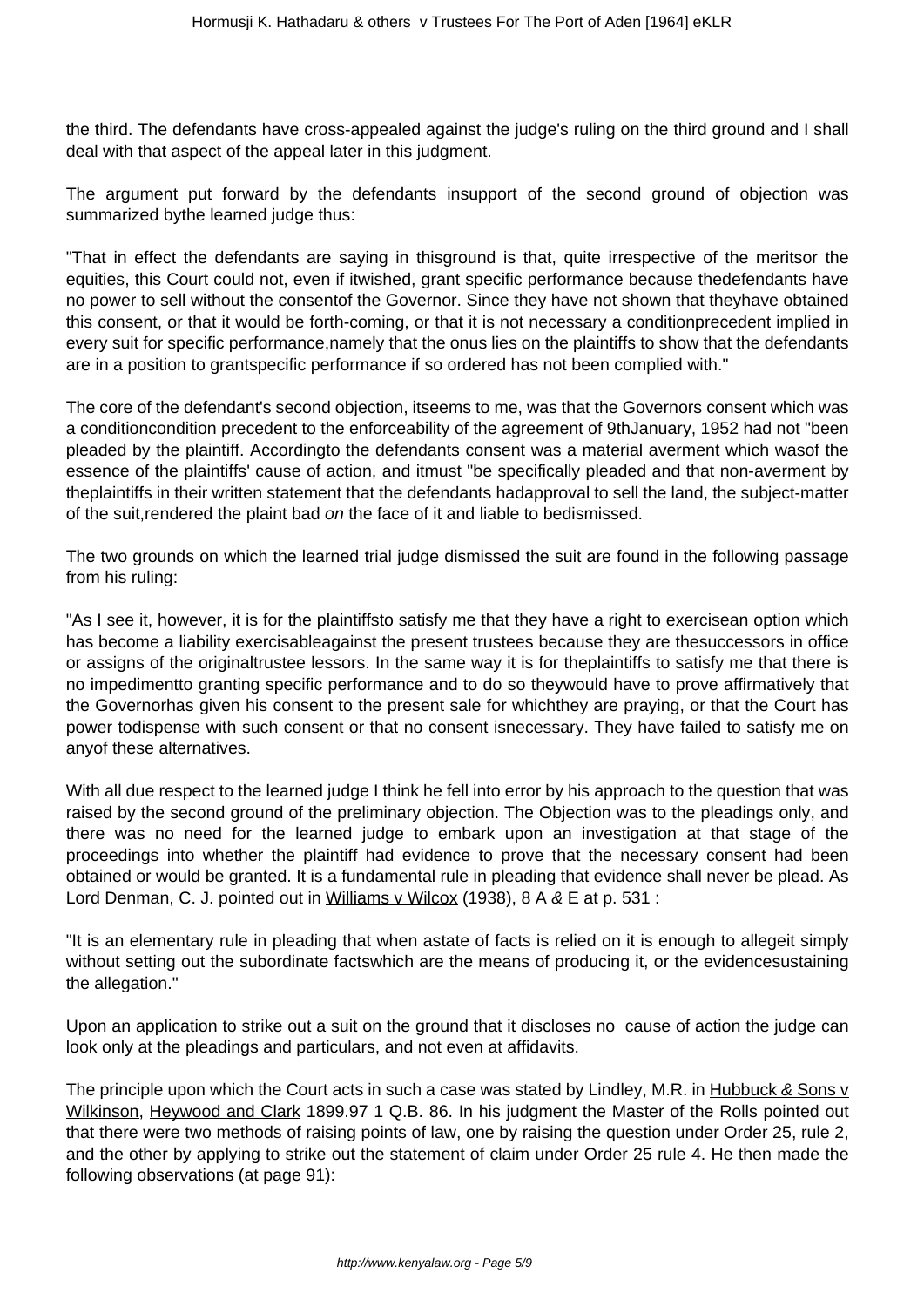"The first method is appropriate to casesrequiring argument and careful consideration.The second and more summary procedure is onlyappropriate to cases which are plain and obvious,so that any master or judge can say at oncethat the statement of claim as it stands isinsufficient, even if proved, to entitle theplaintiff to what he asks."

In Worthington and Co. Ltd., v Belton & Ors (1902),

18 T... L. R. 438 the principle stated by Lindley, M. R. was applied, and there Romer L. J. said:

"But in dealing with these applications the statement of claim must not be construed sostrictly as under the old procedure bydemurrer. That was pointed out by Mr. JusticeChitty in 'Republic of Peru v Peruvian GuanoCompany (36 Ch. D., 489, at p. 496), wherehe said:-

'Having regard to the terms of Order25, rule 4, and to the decisions onit, I think that this rule is morefavourable to the pleading objected tothan the old procedure by demurrer.Under the new rule the pleading willnot be struck out unless it isdemurrable and something worse thandemurrable. If notwithstandingdefects in the pleading, which wouldhave been fatal on a demurrer, the Courtsees that a substantial case is presented<sub>;</sub>the Court should, I think, decline to strikeout that pleading.""

Looking at the Plaintiffs' plaint as it standsit contains an allegation that the plaintiffs are thesuccessors in title of lessees of a lease which gave themthe option to purchase the demised land, when it ceased tobe used for the purpose for which it was demised. It isalleged that the plot of land has ceased to he used for thepurpose contemplated by the parties, and that the defendantsfailed to perform their obligation under the lease by theirrefusal to sell the land to the plaintiffs at the priceagreed upon. It is further alleged that the plaintiffs havebeen and still are, ready and willing to buy the plot ofland demised at the agreed price. There was annexed tothe plaint a copy of the Lease No. 5101 dated 9th January,1952, and a letter dated 27th March, 1961 written "by thedefendants and addressed to the plaintiffs. In this." letterthe Chairman of the Defendants Authority discussed the priceat which the land should he sold to the plaintiffs.

In my opinion the plaint discloses at least somequestion fit to be determined by the judge, and it ought -not to have been struck out merely on the ground that theplaintiff was not likely to succeed on it: see Boaler v Holder(1886), 54 L. T. 298.

Despite the material facts averred by the plaintiffs,which in my view are sufficient to formulate a cause of action,the defendants contend that the omission to plead the consentof the Governor which in their reckoning is a conditionprecedent renders the pleadings bad.

Rule 57 of the Rules of Court (Cap. 25 of Aden)reads as follows:

"Any condition precedent, the performance oroccurrence of which is intended to be contested,shall he distinctly specified in his pleadingby the plaintiff or defendant, as the case maybe; and, subject thereto, an averment of the Performance or occurrence of all conditionsprecedent necessary for the case of theplaintiff or defendant shall be implied inhis pleading."

It is plain on consideration of this section thatthe plaintiffs in this case need not have specifically pleaded theGovernor's consent, because being a condition precedentit would be implied in their pleadings. It would thenbe for the defendants to raise the point in their ownpleadings if they thought that the plaintiffs had notcomplied with all the conditions in section 21 of the PortTrust Ordinance, 1957 (Cap. 112, Laws of Aden). It isonly when the defendants had raised non-compliance withsection 21 that the burden would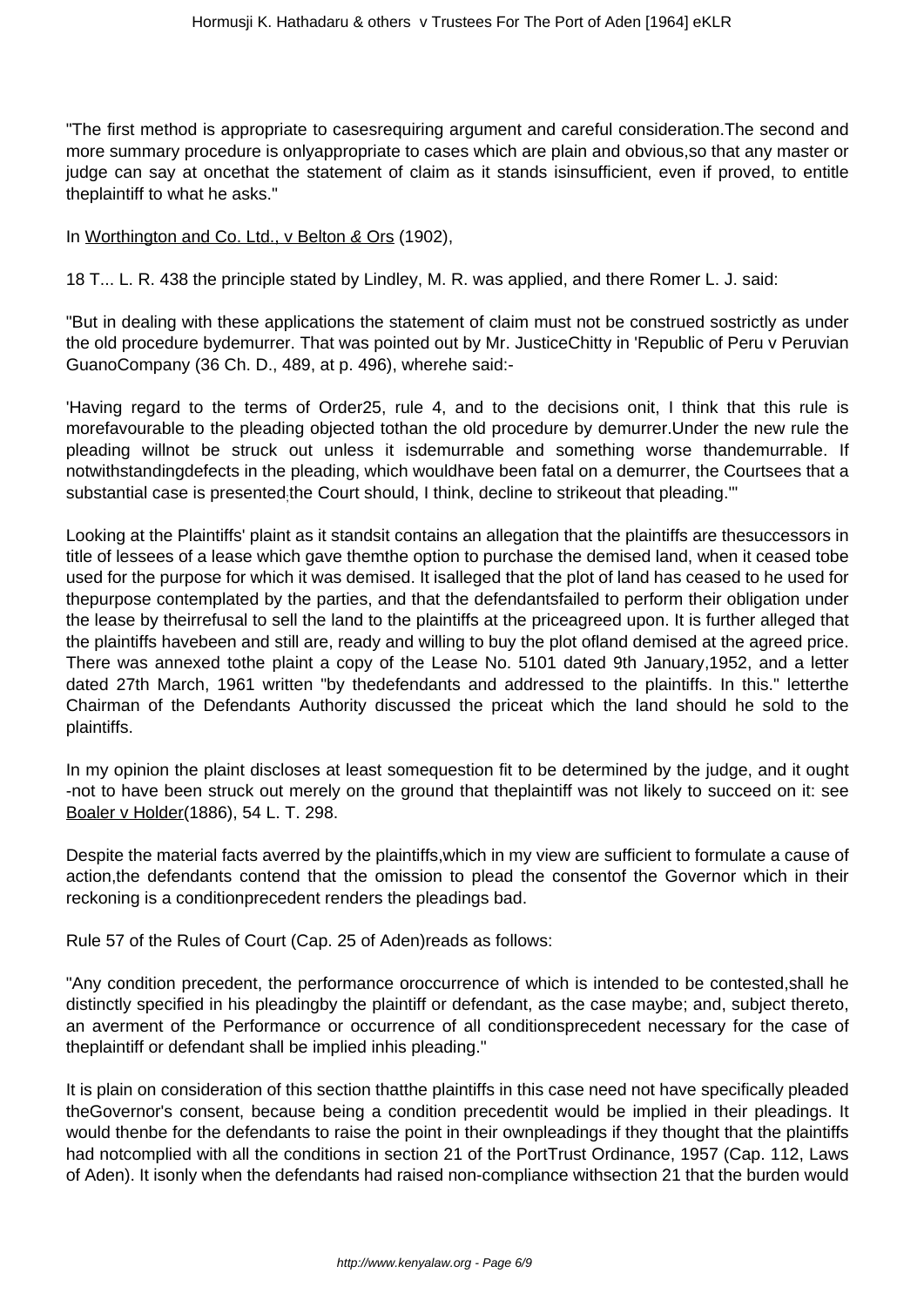then be thrown on theplaintiffs to prove due compliance. The performance of anycondition precedent need not be specifically pleaded, exceptwhen a party desires to put the performance or occurrence of anycondition precedent in issue.

In my view the decision in Gates v W. A... and R. J.Jacobs Ltd. [1920] 1 Ch. D. 567 sufficiently disposes ofthe defendants' second preliminary objection. In thatcase the plaintiffs issued a writ against the defendants torecover possession of certain premises for breaches, ofcovenant and for damages. The statement of claim gaveparticulars of material breaches of covenant, but there wasan omission to allege that the statutory notice of breachesrequired by section 14 of the Conveyancing Act 1881, hadbeen served on the defendants and had not been compliedwith. The defendants moved that the state of claim shouldbe struck out as disclosing no reasonable cause of action.

It therefore became necessary for the Court to construerule 14 of Order XIX of the English Rules which is identicalwith Rule 57 of the Rules of Court (Cap. 25, Laws of Aden).In his judgment P. 0. Lawrence, J., said at pages 569, 570:-

"This is an application which raises aquestion of practice of some importance.The action is by landlords to recover possessionof demised premises by reason of the breaches ofcovenant alleged to have been committed by thelessees. Under s. 14 of the Conveyancing Act,1881 a notice has to be served on the lesseespecifying the particular "breaches of covenantcomplained of, and unless and until such anotice is served and the lessee fails within areasonable time to remedy the breaches and to makereasonable compensation, the lessor cannot enforcehis right of re-entry. Therefore there is unders. 14 a condition precedent to be performed beforean action for recovery of possession will lie.Mr. Liversidge has argued that under r. 14 ofOrder XIX an averment of the performance of thatcondition is implied in his statement of claim andneed not be specifically alleged. On the otherhand Mr. Beaumont has urged that the nonavermentin the statement of claim of the performance ofthe condition renders the pleading demurrable, andfor that he relies on a passage in the speech ofLord Buckmaster in Foxy\_ Jolly (I916) 1 A. C. 1, 8where after quoting. 14 he says: If such conditionwere not satisfied and entry were attempted atcommon law, such entry would be a trespass; ifproceedings were instituted to obtain possessionthey would be instantly demurrable I do notthink that Lord Buckmaster had r. 14 of Order XLXin his mind; what he meant in making that statementwas that if no such notice had been given the actionwould not be maintainable. That is a differentthing from saying that the notice must be specifically pleaded In my judgment the concluding words ofr. 14 of Order XIX mean that an averment that thenotice was given, although not specifically pleaded,must be implied. In other words the statement ofclaim must be read as if it contained an allegationthat the plaintiffs had given the necessary noticeunder s. 14 of the Act before the commencement ofthe action. It is said that the absence of the pleais embarrassing, but I fail to see how that can beso because the defendants can obtain particulars ofthe notice by discovery in the action. I cannot there-fore say that the plaintiff's pleading disclosesno reasonable cause of action or that it is frivolousor vexatious or even embarrassing."

See also Lane v Glenny (1837), 7 A. & E. 83.'

In my judgment the learned trial judge erred in upholding the secondary preliminary objection and consequently he was wrong in dismissing the plaintiff's suit on that ground.

I will now deal with the cross-appeal. The notice filed on behalf of the respondents contains two grounds as

follows: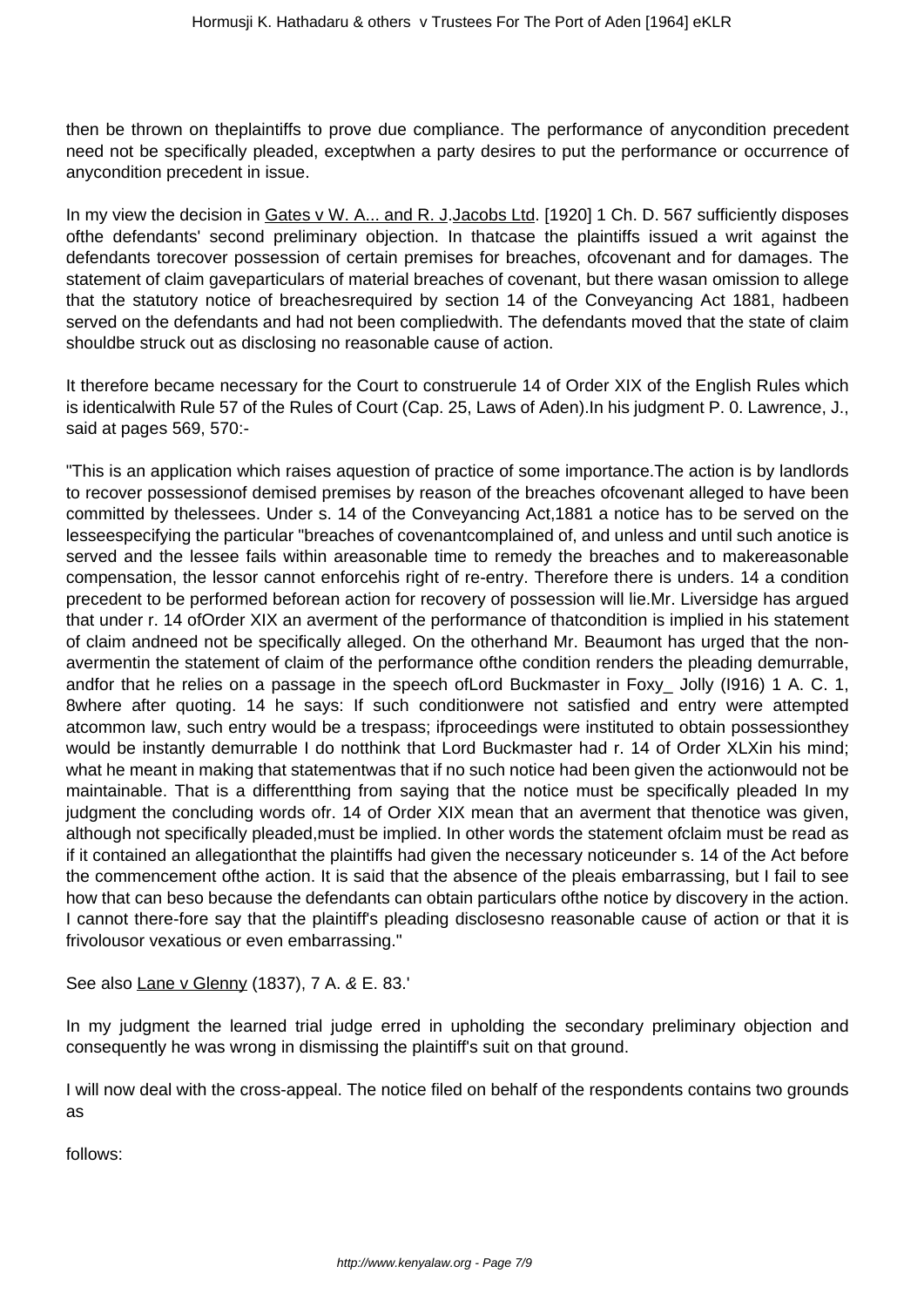"1. The Learned Judge ought to have held that the claim was barred by limitation, and oughtto have held that the Respondents letterdated 15th January, 1958 was an unequivocaldenial of the Appellants claims.

2. The Learned trial Judge ought to have furtherheld- that the Plaint did not disclose any causeof action."

The Rules of Court (Cap. 25) contain rules under which a plaint may "be rejected. Rule 80 states inter alia as follows:

"The plaint shall be rejected in the followingcases:-

(a) where it does not disclose a causeof action;

(b) where the relief claimed is under-valued, and the plaintiff, on beingrequired by the Court to correctthe valuation within a time to befixed by the Court fails to do so;

(c) where the relief claimed is properlyvalued but the proper fee has not beenpaid, and the plaintiff, on beingrequired by the Court to pay theproper fee within a time stated failsto do so;

(d) where the suit appears from thestatement in the plaint to be barredby any law."

Article 99 of the Limitation Ordinance (Cap. 86 Laws of Aden) specifies the limitation period as "three years from the date fixed for performance or the plaintiff has notice that performance refused."

It seems clear to me that in deciding whether asuit is barred by statute or by any law the Court can onlylook at the plaint. The Court cannot look behind the plaintif it discloses ex facie a good cause of action.

There are two paragraphs in the plaintiffs' plaintwhich in my view, are material to the determination ofthe first ground of the cross-appeal. These are paragraphs11 and 15.

In paragraph 11 it is averred as follows: "The Defendants, however, after protractedcorrespondence ending with their letter No.FWD/3/13778 dated the 27th of March, 1961 finally-refused to sell at Rs. 5/ per square yard the plotof land comprised in the said lease No. 3101 and ceasedto be used for the purpose mentioned in the said lease." And in paragraph 15 it is also averred: "The cause of action arose at Aden on 27th March,1961 when the Defendants finally refused to sellat Rs. 5/- per square yard." It was contended by Mr. Sanghani, counsel forRespondents, that notice of refusal to sell the plot of landwas communicated to the plaintiffs in a letter dated 15thJanuary, 1958, and therefore time began to run as from thatdate. He submitted therefore that the suit was barred bystatute when it was filed on 15th July, 1961. I think that Mr. Sanghani's argument that timebegan to run against the plaintiff from 13 th January 1958 wasan invitation to the Court to look behind the statement inthe plaint, and in my view this must be declined. The plaintin itself contains a good prima facie case, and it is impossibleto see any objection to it as regards the accrual of the causeof action Since I take the view that by rule 80(d) of theRules of Court the objection on the third ground can be consideredby reference only to the plaint itself I do not consider itnecessary to examine further in this appeal the learned judge'sreasons for dismissing the defendant's third preliminaryobjection. I venture to say, however, that he arrived at theright conclusion. On the whole I think the cross-appeal is clearlymisconceived. Accordingly I would allow the appeal with costsand dismiss the cross-appeal also with costs, and would enterthat the decree be set aside and the suit be remitted to theSupreme Court, Aden, to be heard and decided by a judge. Thecosts of and relating to the hearing of the preliminary objections in the court below I would order to be paid by the appellantsin any event, and that the costs of the hearing in theSupreme Court following